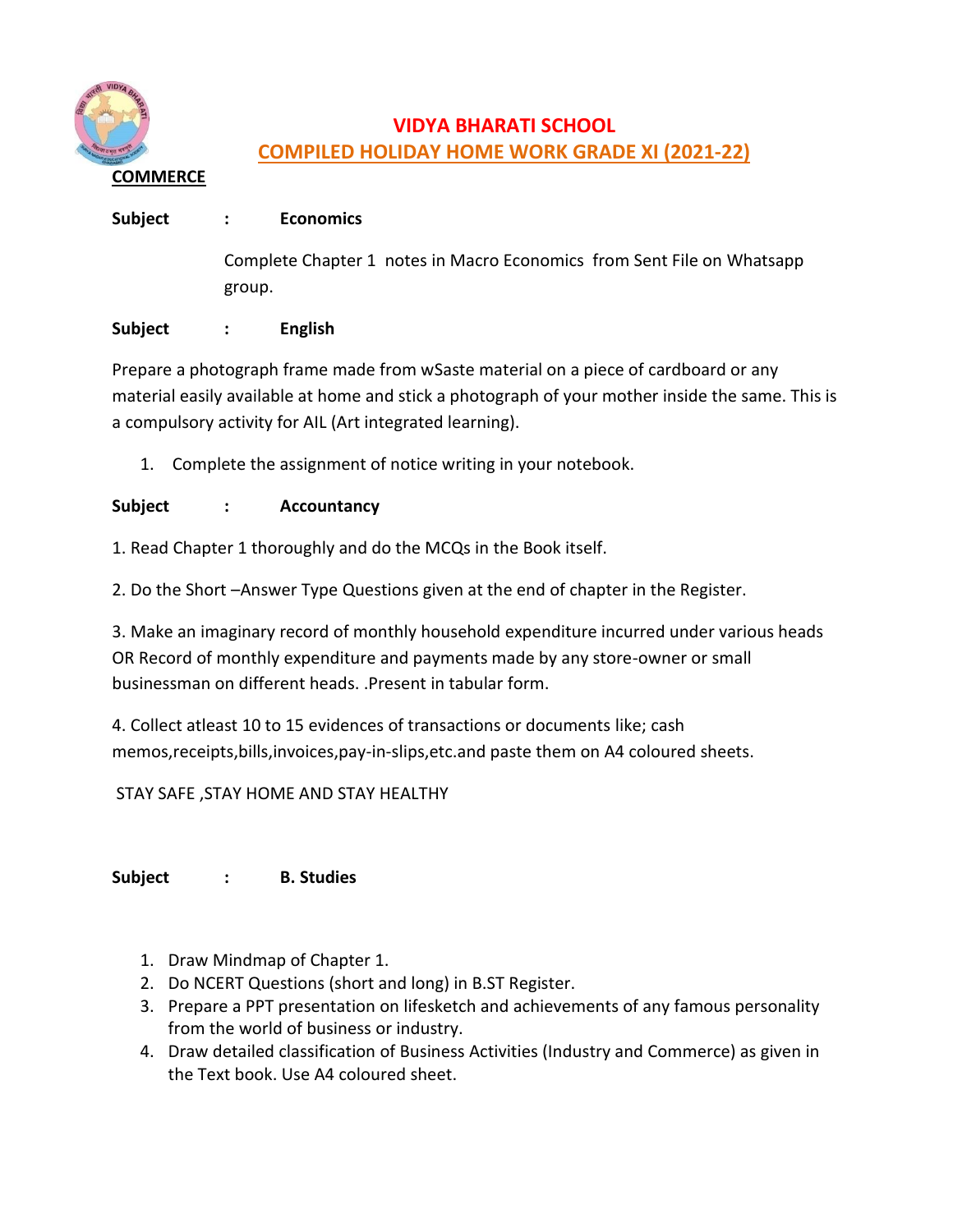5. As part of Art Integrated Learning Activity (AIL)--Show various persons involved in different types of Economic Activities like Business ,Profession and Employment alongwith their coloured pictures. .Use A3 sheet.

**Subject : Mathematics:** Solve the questions of completedtopic on your notebook .

**Subject : IP**

 **Revise ch -11 ( PDF send in IP Group) and do back exercise in notebook**

**Subject: Painting**Grade XI (Painting)

Research and Read about the Prehistoric Rock Painting of India and Indus Valley Civilization.

Watch Documentary movie on any Indian Artist's Life E.g. Indian art mirrors Hussain phenomenon, A Painter Of Our Time: Hussain, Raja Ravi Varma - The Painter Prince, Gaganendranath Tagore - Painter of Mysteries.

Do exercises on object or figure drawing with pencil shading in sketch book (at list 10) using different grades of Pencil (2B, 4B, 5B & 6B).

## **Holiday Homework (Class-XI Humanities)**

## **English:**

1. Prepare a photograph frame made from waste material on a piece of cardboard or any material easily available at home and stick a photograph of your mother inside the same. This is a compulsory activity for AIL (Art integrated learning).

2. Article Writing-Management and conservation of Natural Resources-Land and Water (Nepal, USA, Germany)

#### **History:**

1.Read any historical novel from kindle (free edition) and prepare a **Book review.**

2. On the world map show the following countries (on each map) India, China, Iran, Iraq, United States of America, England, Saudi Arabia, France.

3. On the world map, mark all the continents and oceans:

Note; if maps are not available, then use traced maps.

## **Economics:**

Complete Chapter I notes on Micro Economics from your Notes file as sent you on your Whatsapp group.

## **Political Science:**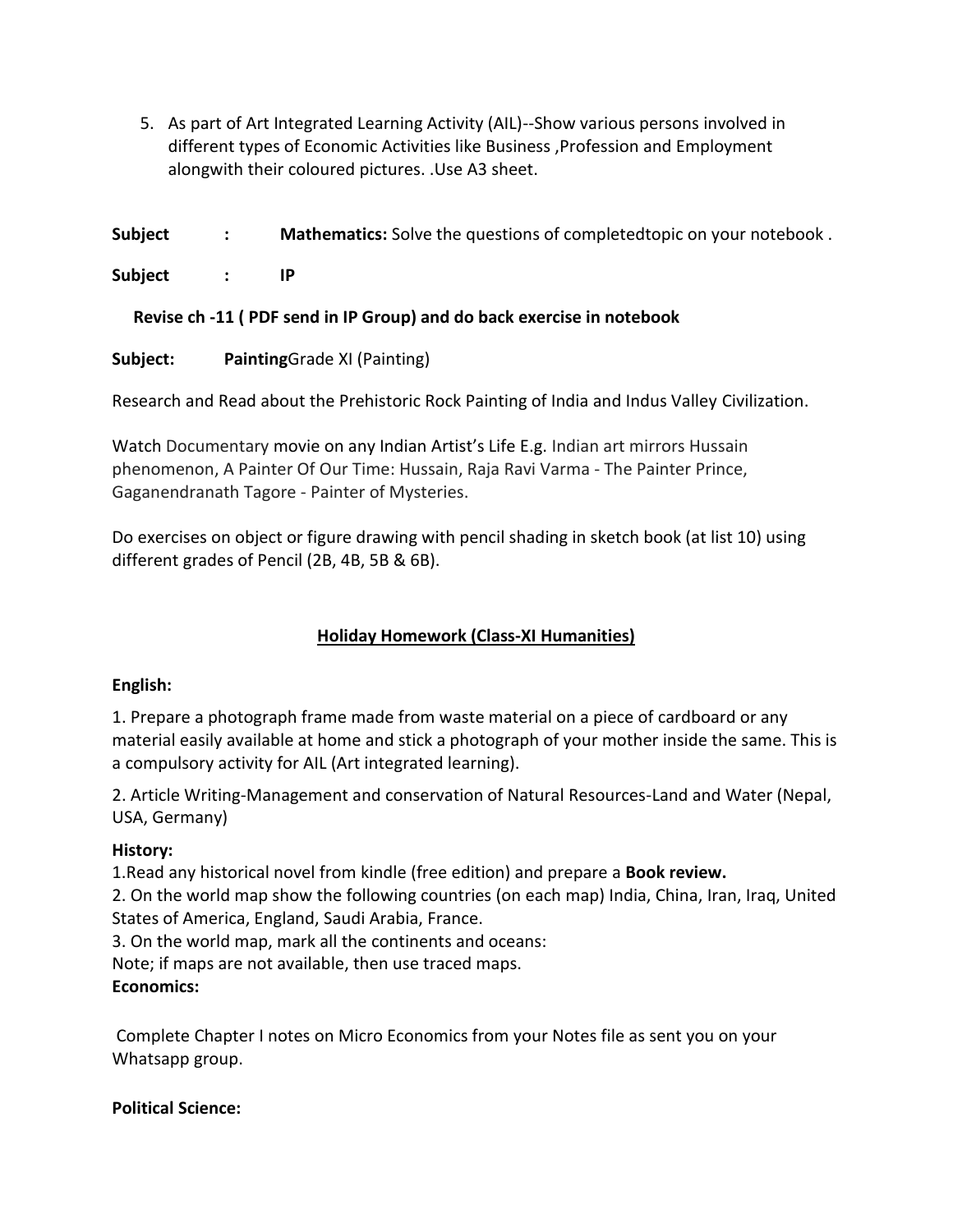- •Prepare a preamble of the Indian constitution on A-3 size sheet.
- •Read Chapter 1: Constitution

## **Hindi:**

\* निम्ननिखित कहािी देिकर 50-60शब्दोंमेंउसका सार निखिए.

\* तहरीर:- मंशी प्रेमचंद की ( नमक का दारोगा)

Link:- <https://youtu.be/tZASx0nRBBI>

## **I.P:**

Dear Students Revise Ch -11 (PDF sent in IP Group), and do back exercise in notebook.

Practice MCQs from the following link:

<https://www.javatpoint.com/dbms-mcq>

## **And attempt quiz in Google form:**

## <https://forms.gle/qNWBfdzCKtvcfy8R8>

**Painting:**Research and Read about the Prehistoric Rock Painting of India and Indus Valley Civilization.

Watch Documentary movie on any Indian Artist's Life E.g. Indian art mirrors Hussain phenomenon, A Painter Of Our Time: Hussain, Raja Ravi Varma - The Painter Prince, Gaganendranath Tagore - Painter of Mysteries.

Do exercises on object or figure drawing with pencil shading in sketch book (at list 10) using different grades of Pencil (2B, 4B, 5B & 6B).

## **SCIENCE :**

**Subject - Physical Education** 

## 1. Describe any five objectives of physical education.

2. Write any five career options in physical education.

3. List any three games/sports at national and international level.

4. Draw a daily routine table of your holidays, i.e. Yoga, exercise and other physical activities done during your holidays.

**Subject - Biology**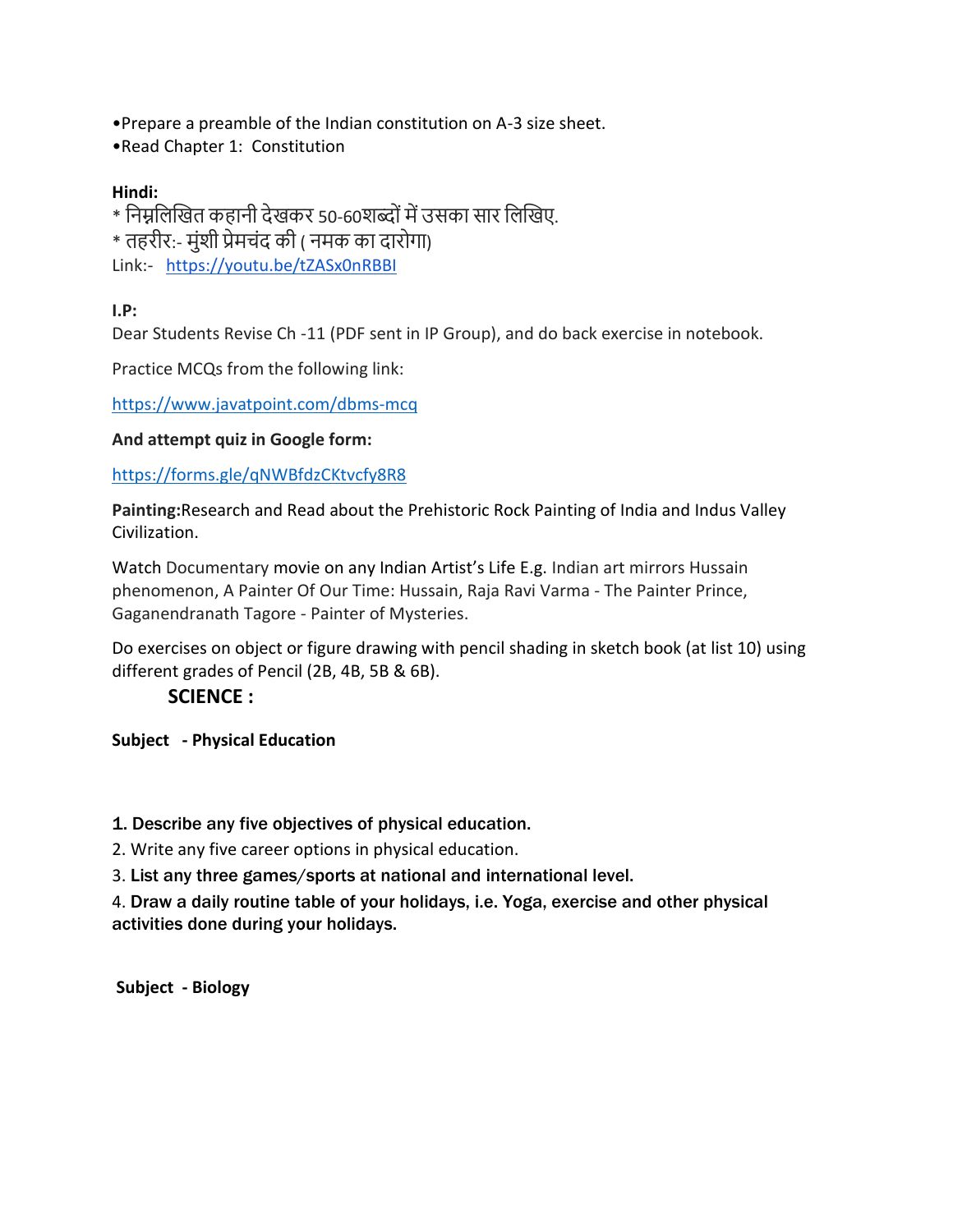Dear students u have to make herbarium of 10 medicinal plants. For this u can google so that u can get idea how to make herbarium . Aside u have to do all the assignment that I uploaded in the team and submit that on scheduled time

#### **Subject- English**

- 1. Prepare a photograph frame made from waste material on a piece of cardboard or any material easily available at home and stick a photograph of your mother inside the same. This is a compulsory activity for AIL (Art integrated learning).
- 2. Complete the assignment of notice writing in your notebook.

#### **Subject-Maths**

Solve questions of taught topic in note book.

#### **Subject - Painting**

Research and Read about the Prehistoric Rock Painting of India and Indus Valley Civilization.

Watch Documentary movie on any Indian Artist's Life E.g. Indian art mirrors Hussain phenomenon, A Painter Of Our Time: Hussain, Raja Ravi Varma - The Painter Prince, Gaganendranath Tagore - Painter of Mysteries.

Do exercises on object or figure drawing with pencil shading in sketch book (at list 10) using different grades of Pencil (2B, 4B, 5B & 6B).

#### **Subject- Chemistry**

Dear students, complete all the NCERT back exercise questions of the topics completed in the class , in your fair registers. Search for chemistry art integrated projects from www.seminarsonly.com. You can compile it in power point presentation or on simple sheets.